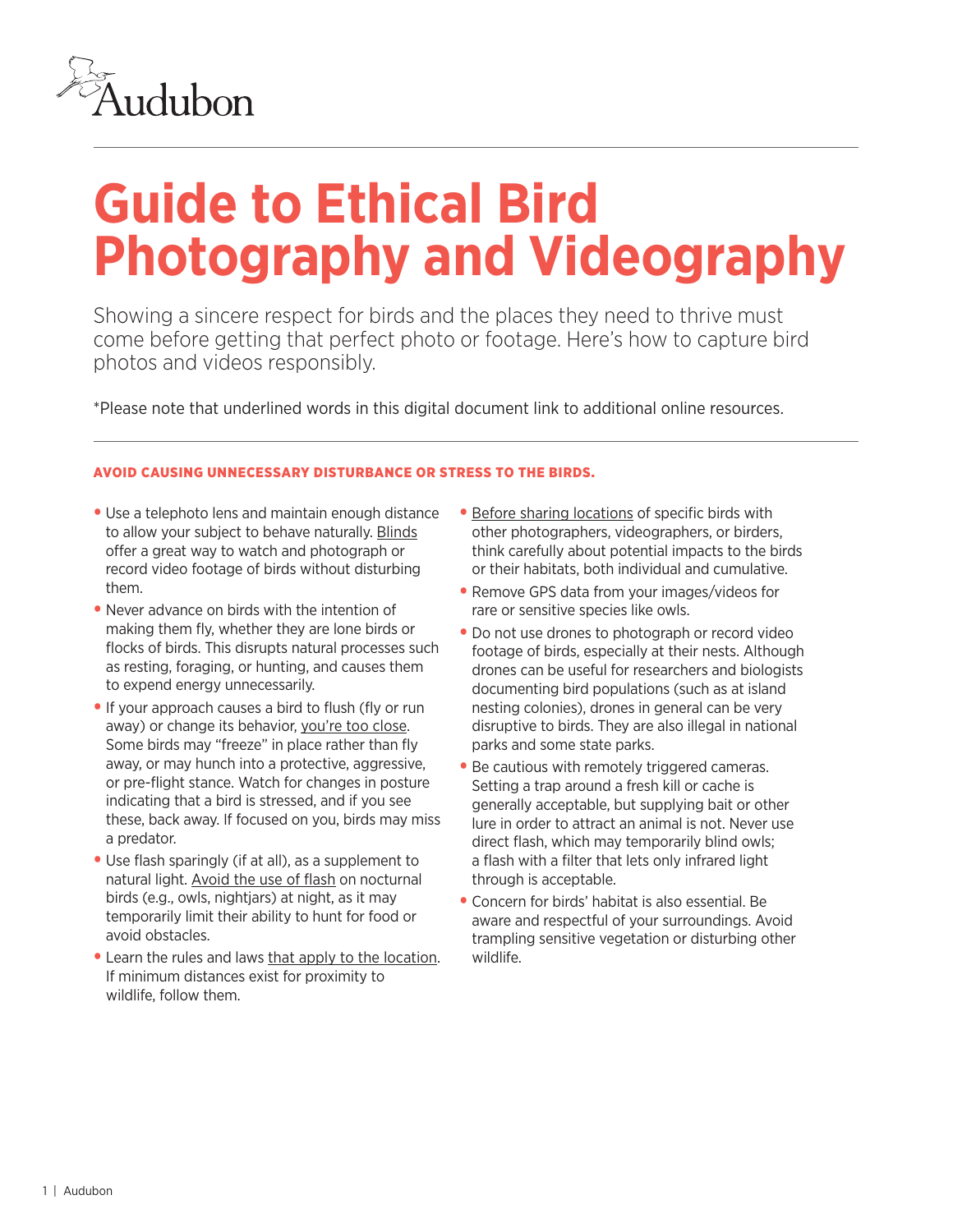# NESTING BIRDS ARE PARTICULARLY VULNERABLE AND NEED EXTRA CONSIDERATION.

- Keep a respectful distance from the nest. If you're using a macro lens or including the nest as a focal point in an image/footage with a wide-angle lens, even if you're operating the camera remotely, you're probably too close. Telephoto lenses of at least 500mm are recommended.
- Avoid flushing adults, scaring young, or doing anything to draw the attention of predators to the nest. For example, repeatedly walking to a nest can leave both a foot trail and scent trail for predators.
- [Do not move or cut](https://www.audubon.org/news/dos-and-donts-nest-photography) anything from around the nest, such as branches or leaves, as these provide both essential camouflage and protection from the elements.
- Never use drones to photograph or record video footage of nests. They can cause injury and stress to the nestlings and parents.

## BEACH-NESTING BIRDS (SHOREBIRDS AND SEABIRDS) REQUIRE SPECIAL CARE.

- Respect and give space to the boundaries of roped-off nesting areas.
- Maintain a minimum distance of 25 yards from beach-nesting birds, especially solitary flightless chicks but also adults brooding, feeding, or incubating chicks. Parents frightened from their nests leave young vulnerable to swift predation from gulls and other animals, as well as deadly temperature extremes.
- [Situate yourself](https://www.audubon.org/news/how-i-learned-safely-photograph-beach-nesting-birds) so that you are not in a direct line from the nest area to the water, which can inhibit the family and/or chicks from heading down to

the waterline to feed. It is vital that chicks feed as much as possible to gain enough weight to survive their upcoming migration. If the young are feeding at the shoreline, take special care to keep your distance so they don't hurry back to the nest area/ dunes.

• Accompany shorebird and seabird chick photos and videos with detailed captions that explain how you respected their space and needs. Leading by example is a critical component of ethical photography/videography.

# LURING BIRDS CLOSER FOR PHOTOGRAPHY/VIDEOGRAPHY IS OFTEN POSSIBLE BUT SHOULD BE DONE IN A RESPONSIBLE WAY.

- First ask yourself: Could this be harmful to the bird? Always research the species and its behavior to better understand the answer.
- Bird feeding stations, whether or not they're used for photography/videography, should be kept clean, stocked only with appropriate food items, and positioned with the [birds' safety](https://www.audubon.org/news/when-its-okay-or-not-feed-birds) in mind.
- Never lure birds (including but not limited to hawks, owls, eagles, ospreys, roadrunners) with bait. "Bait" includes live animals (such as snakes, fish, mice, crickets, worms); dead animals or parts

of animals; processed meat; and decoys such as fake mice. Baiting can [change the behavior](https://www.audubon.org/news/why-you-shouldnt-feed-or-bait-owls) of predatory birds in ways that are harmful for them.

• Playback of bird calls [should be used sparingly,](https://www.audubon.org/news/how-use-birdcall-apps) and not at all in the case of endangered birds, or birds at critical points in their nesting cycle. When a bird leaves his or her nest to pursue or defend their territory from a perceived challenger or predator, eggs and/or chicks are left open to predation and weather conditions.